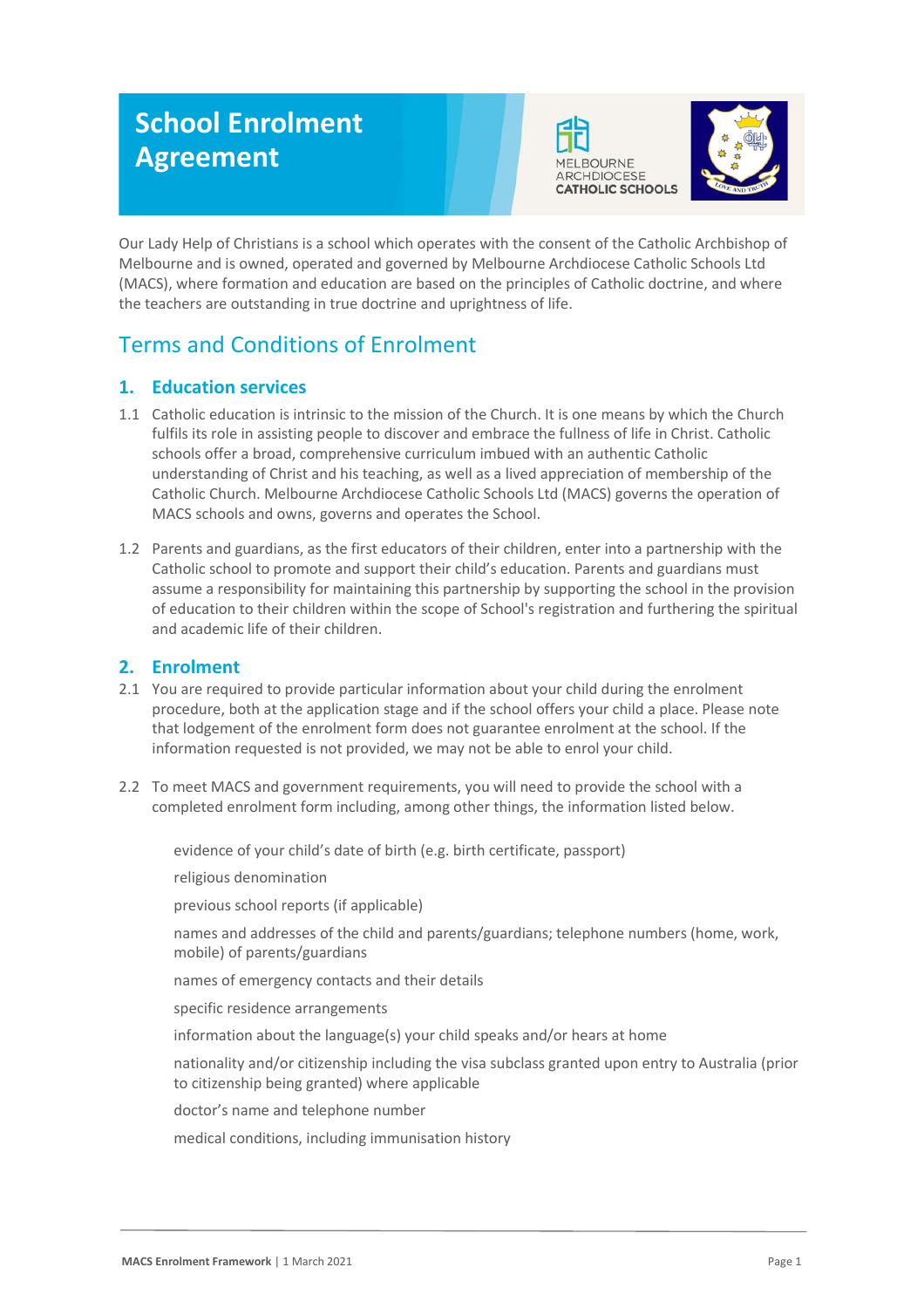information on additional learning needs (e.g. whether your child requires additional support in relation to mobility, language, social skills development, welfare needs, challenging behaviours, adjustments to the curriculum, etc.)

parenting agreements or court orders, including any guardianship orders.

After lodgement of the enrolment form, school staff may need to request further information, for example in relation to any parenting orders, medical conditions or additional learning needs that you have noted on the enrolment form. In addition, it is often useful for parents/guardians to attend a meeting with school staff prior to enrolment to discuss any additional needs your child may have. An interpreter may be organised, if required.

2.3 Subject to any special exercise of discretion by the Board of MACS, the order of priority for enrolment in our school is detailed in the School Enrolment Policy.

#### **3. Fees**

- 3.1 The setting of the levels of fees, levies and other compulsory ad hoc charges in MACS schools is the responsibility of the School within the prescribed requirements of MACS, taking into account the allocation of government funds. The School offers a number of methods for paying fees, levies and ad hoc charges to reduce any financial burden and to assist financial planning. If you have difficulty in meeting the required payment of fees, levies and ad hoc charges, you are welcome to discuss this with the Principal of the school.
- 3.2 Parents/guardians are responsible for payment of all fee, levies and charges associated with the student's enrolment and attendance at the School, as contained in the School's Fees, Levies and Charges Schedule provided to parents from time to time. The fees must be paid for a child to enrol and to continue enrolment at the school. The School has discretion whether to allow a child to participate in optional or extracurricular school events, such as paid school excursions or extracurricular activities, while fees remain due and payable.

#### **4. Enrolment under minimum school entry age**

- 4.1 The School's enrolment policies and procedures are intended to ensure that, when enrolling students, MACS schools are compliant with relevant Victorian and Australian government legislation. The minimum starting age for a child to be enrolled in a Victorian school is four years and eight months, i.e. a child must turn five by 30 April in the year of starting school. Enrolment of children under the minimum school entry age and pre-Prep programs require approval from the MACS Executive Director (or the delegate of the MACS Executive Director) via the 'Application for Early Age Entry to School'.
- 4.2 In the rare situations where:
	- a parent/guardian seeks enrolment of a child under the minimum starting age

the principal supports the enrolment of that child at the school

the approval of the MACS Executive Director (or the delegate of the MACS Executive Director) for an exemption is required before enrolment under the minimum starting age can occur. Approval for early age enrolment will only be granted in exceptional circumstances.

#### **5. Child safe environment**

- 5.1 Catholic school communities have a moral, legal and mission-driven responsibility to create nurturing school environments where children are respected, their voices are heard, and where they are safe and feel safe.
- 5.2 Every person involved in Catholic education, including all parents at our School, has a responsibility to understand the importance and specific role they play individually and collectively to ensure that the wellbeing and safety of all children is at the forefront of all they do and every decision they make.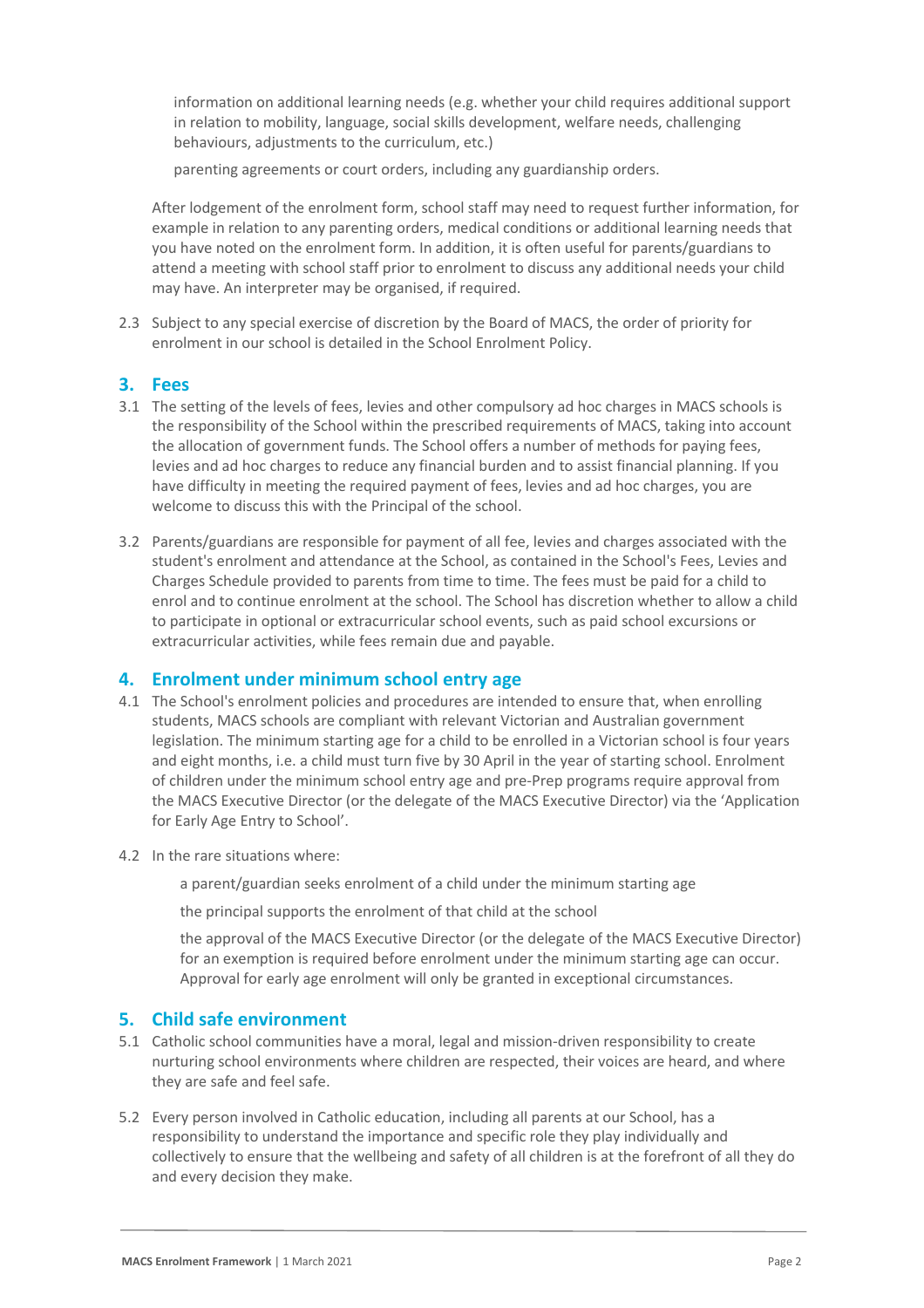- 5.3 MACS school's child safe policies, codes of conduct and practices set out our commitment to child safety, and the processes for identifying, communicating, reporting and addressing concerning behaviour and allegations of child abuse. These documents establish clear expectations for all staff and volunteers for appropriate behaviour with children in order to safeguard them against abuse.
- 5.4 Our School has established human resources practices where newly recruited staff, existing staff and volunteers in our school understand the importance of child safety, are trained to minimise the risk of child abuse, and are aware of our school's relevant policies and procedures. Our School also provides ongoing training, supervision and monitoring of staff to ensure that they are suitable to work with children as part of our human resources practices.
- 5.5 Our School has robust, structured risk management processes as prescribed by MACS that help establish and maintain a child safe environment, which involves consideration of possible broadbased risk factors across a wide range of contexts, environments, relationships and activities that children within our school engage in.
- 5.6 Our School, in partnership with families, ensures children and young people are engaged and are active participants in decision-making processes, particularly those that may have an impact on their safety. This means that the views of staff, children, young people and families are taken seriously and their concerns are addressed in a just and timely manner.
- 5.7 Our School's child safety policies and procedures are readily available and accessible. Further details on MACS' and the Catholic education community's commitment to child safety across Victoria can be accessed by visiting:

Catholic Education Commission of Victoria Ltd's child safety page [www.cecv.catholic.edu.au/Our-Schools/Child-Safety](http://www.cecv.catholic.edu.au/Our-Schools/Child-Safety)

MACS' child safety page <https://www.macs.vic.edu.au/Our-Schools/Child-Safety.aspx>

# **6. Period of Enrolment**

6.1 The enrolment of the student, once approved by the Principal of the School, commences in the Entry Year and continues until the completion of last year at the School or until the Student's enrolment is otherwise withdrawn or terminated.

#### **7. Policies and procedures**

- 7.1 All of the School's Policies and Procedures are available on the School's website. For the purposes of this agreement, a reference to School's Policies and Procedures also includes processes, guidelines and any other applicable governance documentation.
- 7.2 The parents/guardians must comply with and take all reasonable steps to uphold the School's Policies and Procedures (as introduced or amended from time to time) including those concerning or dealing with:
	- a) the care, safety and welfare of students;
	- b) standards of dress, grooming and appearance;
	- c) grievance and complaints;
	- d) social media and the use of information, communication and technology systems;
	- e) student behaviour and conduct and discipline of students;
	- f) parent behaviour and conduct, including any Parent/Guardian Code of Conduct as may be published from time to time; and
	- g) privacy.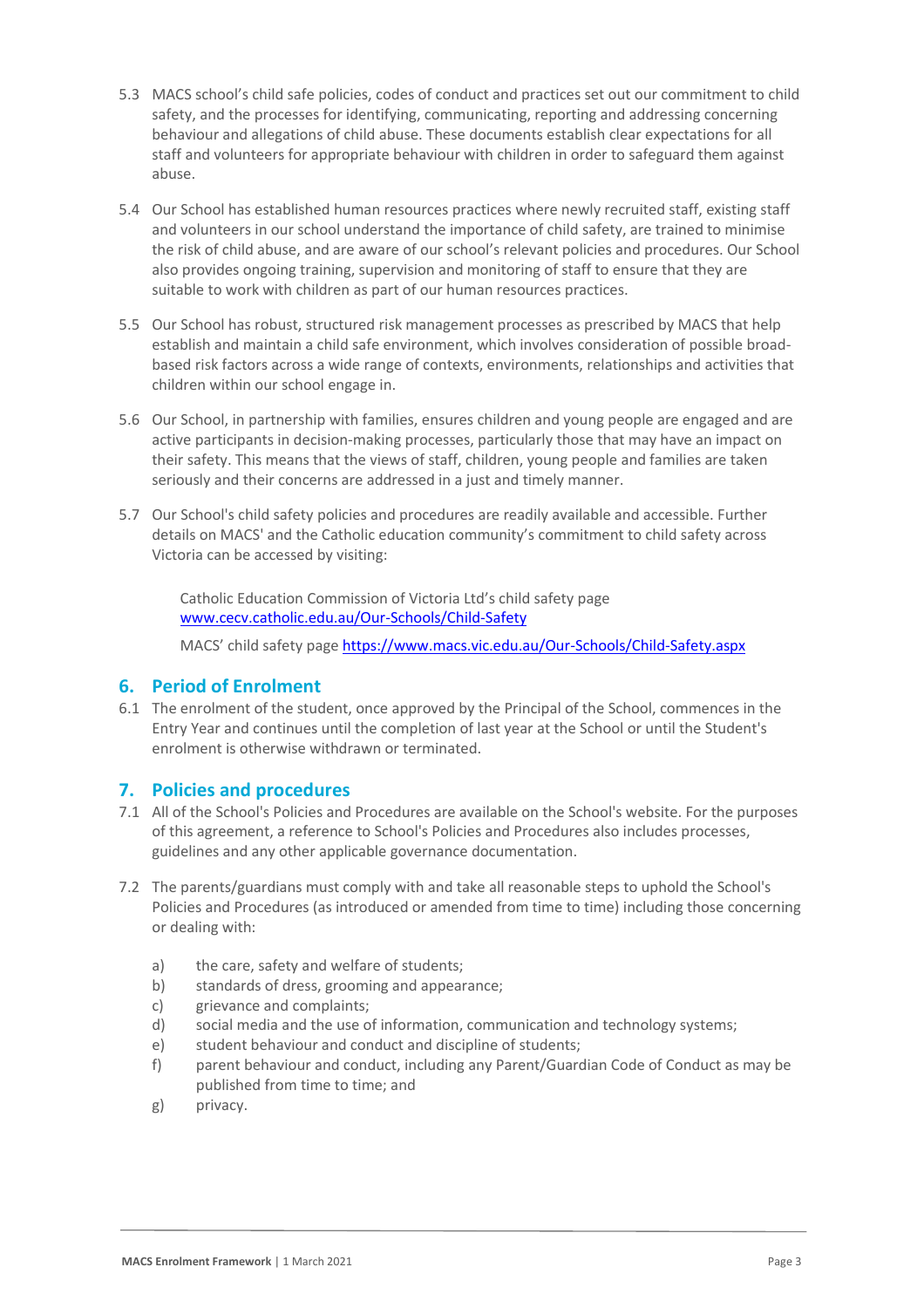7.3 The School has absolute discretion in all of its operational and educational matters and offerings, as determined by its governing body, the Board of Directors of MACS and MACS Executive Director, and subject to relevant delegations to the Principal of the School.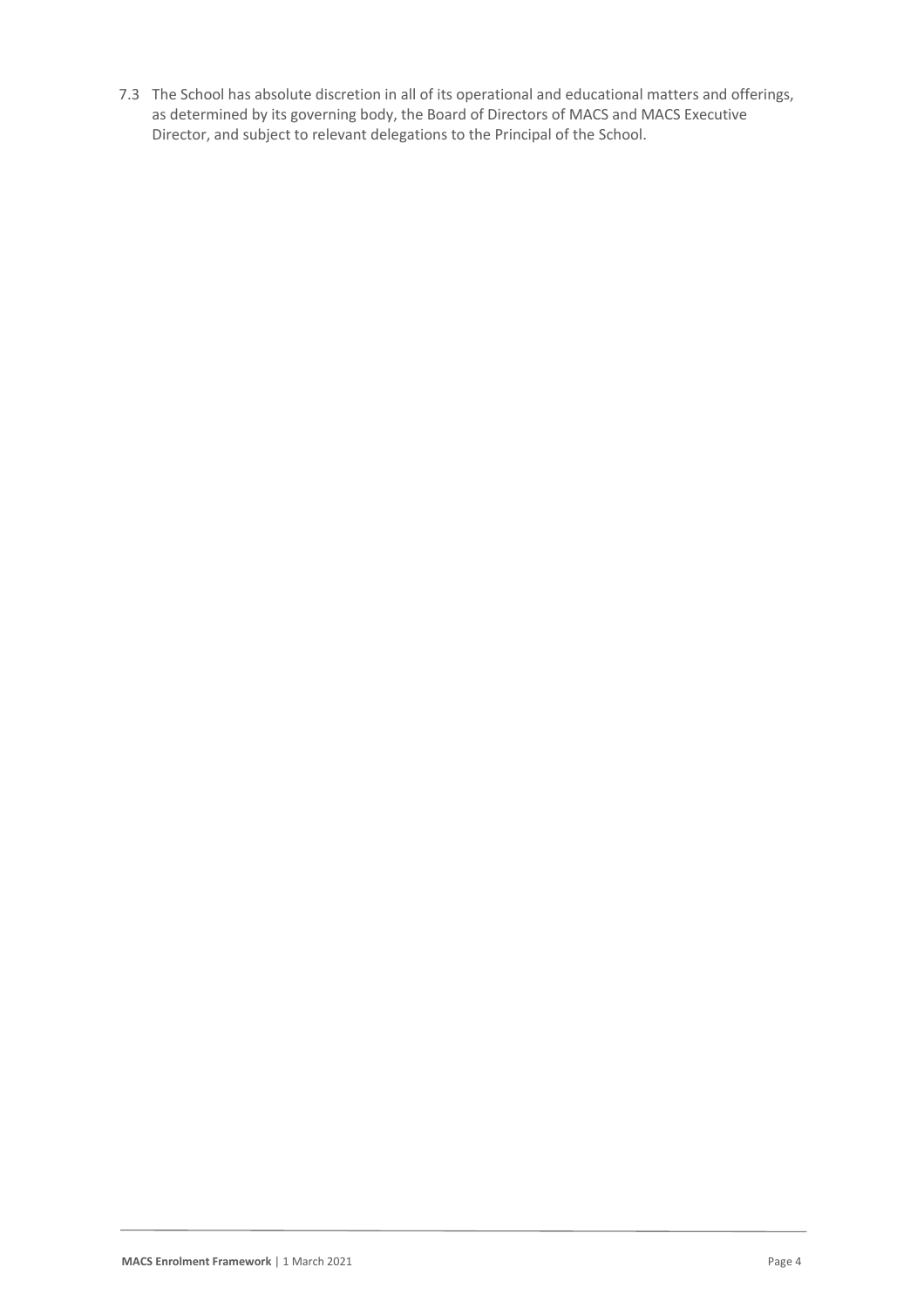## **8. Terms of enrolment regarding acceptable behaviour or conduct**

- 8.1 Our School is a community that exemplifies the gospel values of love, forgiveness, justice and truth. The School community recognises that everyone has the right to be respected, to feel safe and be safe; and, in this regard, understands their rights and acknowledges their obligation to behave responsibly.
- 8.2 Every person at the School has a right to feel safe, to be happy and to learn; therefore, we aim to:
	- a) promote the values of honesty, fairness and respect for others
	- b) acknowledge the worth of all members of the community and their right to work and learn in a positive environment
	- c) maintain good order and harmony
	- d) affirm cooperation as well as responsible independence in learning
	- e) foster self-discipline and develop responsibility for one's own behaviour.
- 8.3 The MACS Board and our School administration in consultation with the School community wherever appropriate, will prescribe standards of dress, appearance and behaviour for the student body.
- 8.4 As a term of your child's enrolment, parents and guardians agree that the Student is required to comply with the school's behaviour aims and code of conduct, and to support the school in upholding prescribed standards of dress, appearance and behaviour and ensure compliance with the Code of Conduct for Students.
- 8.5 The parents/guardians agree to be responsible for ensuring that the student is aware of all Policies and Procedures that apply to the student, including those relating to the student conduct and behaviour and any code of conduct for students, and to actively support the School in the implementation of such Policies, Procedures and codes of conduct.
- 8.6 The parents/guardians agree to comply with any Code of Conduct for Parents/Guardians or other policy implemented by the School from time to time which sets out the School's expectations of parents/guardians who have a student enrolled at the School.
- 8.7 The parents/guardians agree that any unacceptable behaviour by a child, or repeated behaviour by a parent or guardian that, in the school's view, is unacceptable and damaging to the partnership between parent/guardian and school, or otherwise in breach of the Student Code of Conduct or the Parent/Guardian Code of Conduct may result in suspension or termination of the child's enrolment.

#### **9. Terms of enrolment regarding conformity with principles of the Catholic faith**

9.1 As a provider of Catholic education, the Principal will take into account the need for the school community to represent and comply with the doctrines, beliefs and principles of the Catholic faith when making decisions regarding matters of School administration, including enrolment. Students and families who are members of other faiths are warmly welcomed at our School. However, the MACS Board or its delegates reserves the right to exercise administrative discretion in appropriate circumstances to suspend or terminate enrolment, where it is necessary to do so to avoid injury to the religious sensitivities of the Catholic school community.

#### **10. Terms of enrolment regarding provision of accurate information**

- 10.1 It is vitally important that the Principal is made aware of each child's individual circumstances insofar as these may impact upon their physical, functional, emotional or educational needs, particularly where the School is required to provide additional support to the child.
- 10.2 Parents and guardians must provide accurate and up-to-date information when completing an enrolment form and must supply the School, prior to enrolment, any additional information as may be requested, including copies of documents such as medical/specialist reports (where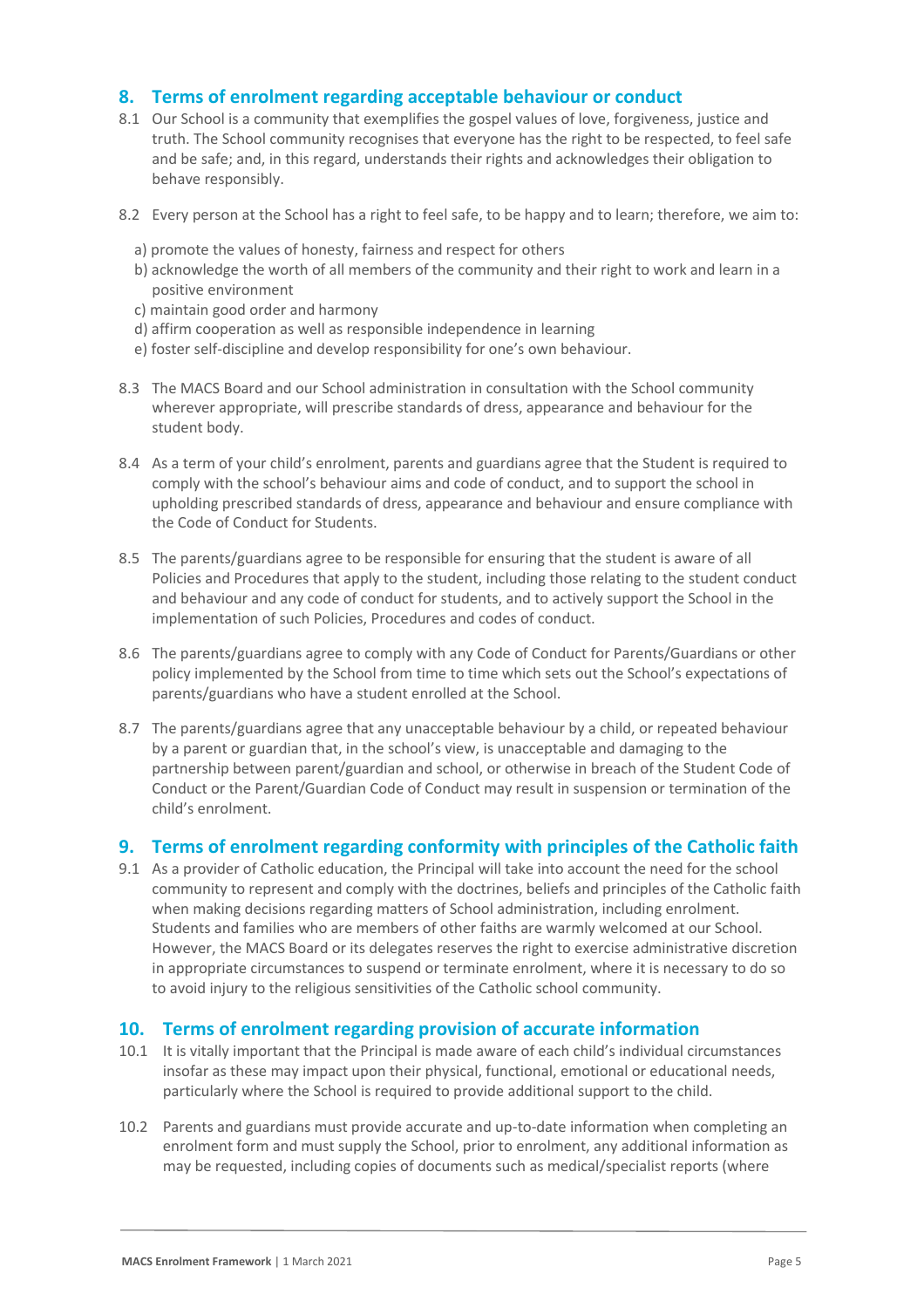relevant to the child's schooling), reports from previous schools, court orders or parenting agreements. Provision of requested documentation is regarded as a condition of enrolment, and enrolment may be refused or terminated where a parent/guardian has unreasonably refused to provide requested information or knowingly withheld relevant information from the School.

- 10.3 Where, during the course of a child's enrolment, new information becomes available that is material to the child's educational and/or safety/wellbeing needs, it is a term of the child's continuing enrolment that such information is provided to the School promptly. Non-provision of such information will be treated as breach of these terms and conditions of enrolment.
- 10.4 The provision of an inaccurate residential address or failure to provide an updated residential address for the child will also be treated as a breach of the terms of enrolment.
- 10.5 Any breach of the terms and conditions of enrolment regarding provision of accurate information that is not rectified upon request by the school may result in a suspension or termination of enrolment.

## **11. Enrolment for children with additional needs**

- 11.1 The School welcomes parents/guardians who wish to enrol a child with additional needs and will do everything possible to accommodate the child's needs, provided that an understanding has been reached between the school and parents/guardians prior to enrolment regarding:
	- a) the nature of any diagnosed or suspected medical condition/disability, or any other circumstances that are relevant to the child's additional learning needs (for example, giftedness or an experience of trauma)
	- b) the nature of any additional assistance that is recommended/appropriate to be provided to the child (for example, medical or specialist equipment, specialist referrals, specific welfare support, modifications to the classroom environment or curriculum, aide assistance, individual education programs, behaviour support plans or other educational interventions as may be relevant)
	- c) the individual physical, functional, emotional or educational goals that are appropriate to the child, and how the parents/guardians and the School will work in partnership to achieve these goals
	- d) any limitations on the School's ability to provide the additional assistance requested.
- 11.2 The procedure for enrolling students with additional needs is otherwise the same as for enrolling any student.
- 11.3 As every child's educational needs can change over time, it will often be necessary for the School to review any additional assistance that is being provided to the child, in consultation with parents/guardians and the child's treating medical/allied health professionals, in order to assess whether:
	- a) the additional assistance remains necessary and/or appropriate to the child's needs
	- b) the additional assistance is having the anticipated positive effect on the child's individual physical, functional, emotional or educational goals
	- c) it remains within the School's ability to continue to provide the additional assistance, given any limitations that may exist.

#### **12. Assessment and updates**

12.1 Various opportunities are provided to keep you up to date with your child's progress. You will receive two comprehensive written reports each year and arrangements will be made for at least one interview where you can discuss your child's development with their teacher. In addition, you can always contact the School to arrange a meeting if you have any concerns or wish to receive an update on progress.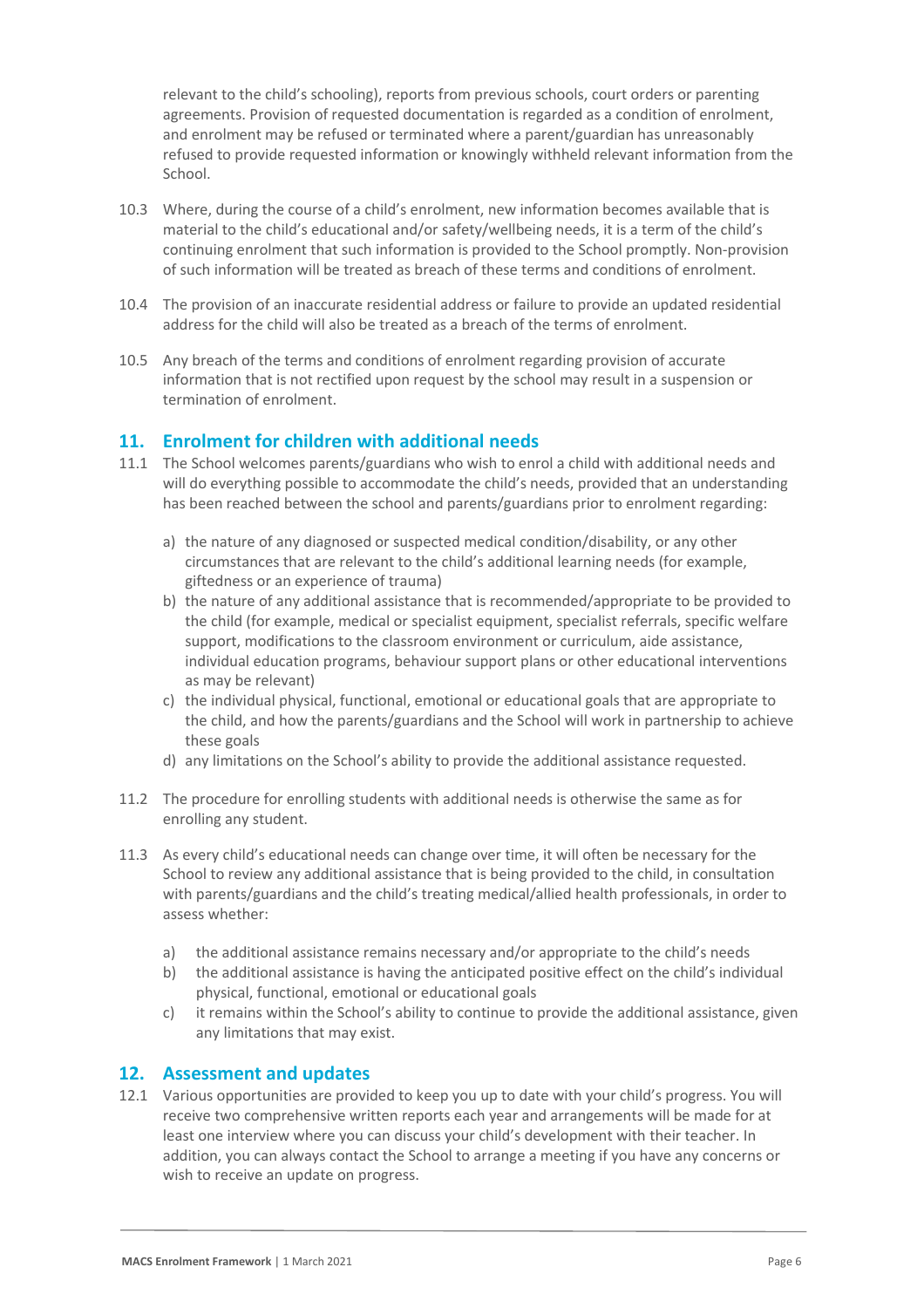# **13. Discipline**

- 13.1 The School has absolute discretion to determine when student conduct warrants disciplinary action to be taken by the School and that the School may apply disciplinary measures that the School deems appropriate in accordance with the School's Policies and Procedures, and which may include:
	- a) withdrawal of privileges;
	- b) detention at such times as the Principal may deem appropriate;
	- c) requiring the student to undertake additional school work during or after normal school hours;
	- d) suspension;
	- e) expulsion; and
	- f) such other consequences as the School considers reasonable and appropriate.
- 13.2 Any serious failure by the student to comply with the School's Policies and Procedures may affect the student's enrolment at the School, and that as a result, the student may be suspended from attending the School, their enrolment may be terminated and/or the School may charge or retain all or part of the fees, levies or charges for that term.

# **14. Termination of student's enrolment by the school**

- 14.1 The School reserves the right to require the parents or guardian to withdraw the student from the School or to cancel the student's enrolment at any time if the School reasonably considers that:
	- a) the student's behaviour, attitude or conduct to school work, other school activities or while attending school is considered unsatisfactory;
	- b) on grounds of the student's unsatisfactory conduct or performance or for misconduct;
	- c) the student fails to obey the School's Policies and Procedures or any Student Code of Conduct of the School;
	- d) a mutually beneficial relationship of trust and cooperation between the parents/guardians and the School or any of its staff has broken down to the extent that it adversely impacts on the School, any of its staff or the ability of the School to provide satisfactory educational services to the student;
	- e) the student's progress and performance is such that the student is not benefiting from the academic courses provided by the School;
	- f) the behaviour or conduct of the parents/guardians towards the School or to any of its staff breaches any Parent/Guardian Code of Conduct;
	- g) if any accounts or fees payable by the parents/guardians are not paid within the School's terms of payment or within the terms of any written agreement between the School and the parents/guardians permitting a later or deferred payment; or
	- h) circumstances exist whereby the ongoing enrolment of the student at the school is considered to be untenable or is not in the best interests of the student or the School.

#### **15. General**

- 15.1 This enrolment agreement constitutes the sole and entire agreement between the parents/guardians and MACS in relation to the enrolment of the student at the School.
- 15.2 The parents/guardians acknowledge that MACS may from time to time vary the terms and conditions of this enrolment agreement.
- 15.3 Parents/guardians acknowledge that a student's enrolment at the School and this agreement with MACS may be terminated in event of a material breach of this agreement or the application of one of the School's Policies and Procedures necessitates or permits such termination.
- 15.4 Any warranty, representation, guarantee or other term or condition whatsoever that is not contained in this agreement is excluded and is of no force or effect.
- 15.5 The agreement is governed by the laws of the State of Victoria, Australia.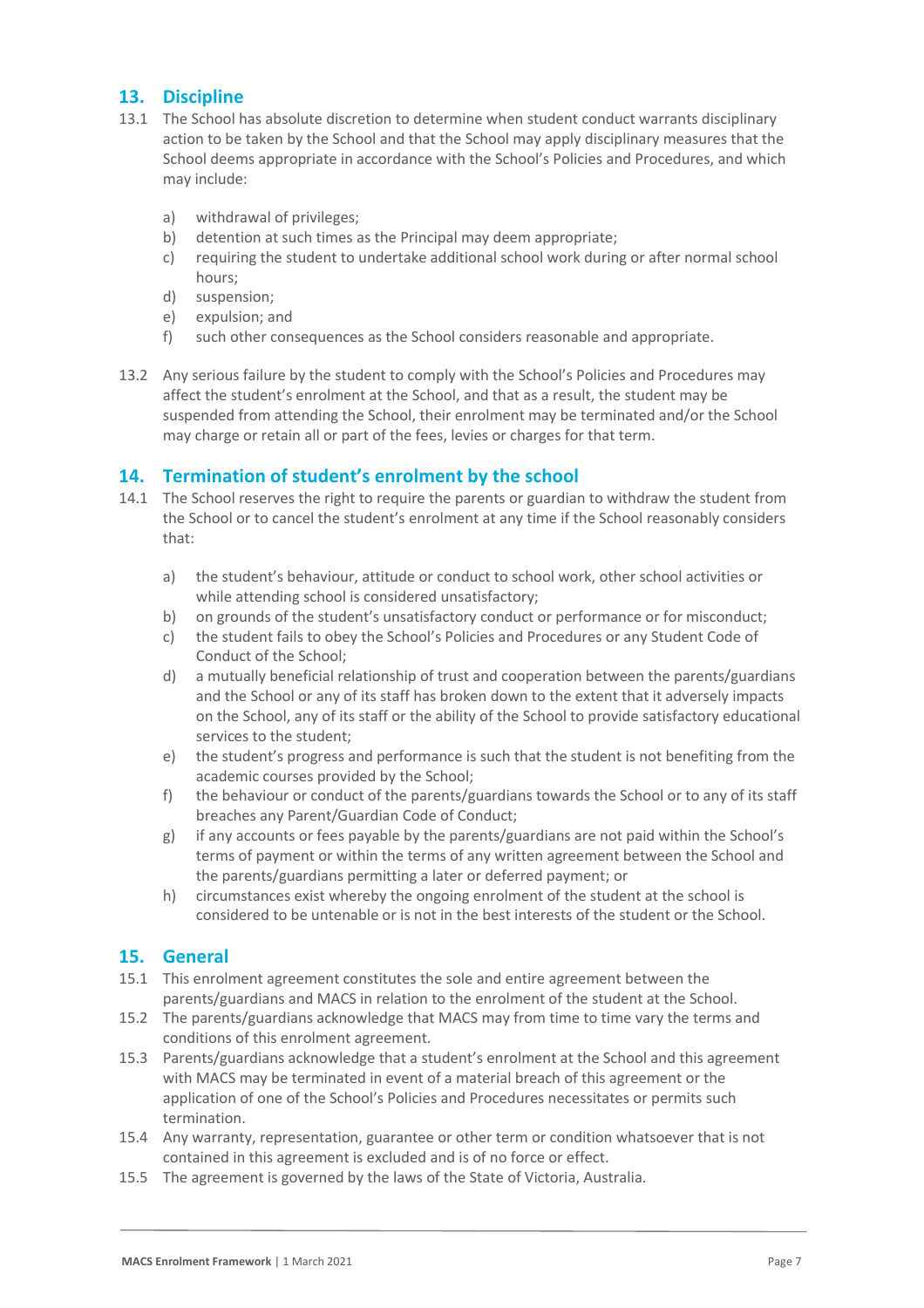# **Acceptance of Enrolment**

- ●By signing this Enrolment Agreement, I acknowledge that I enter into an agreement with Melbourne Archdiocese Catholic Schools Ltd, as the owner and governing authority for the School and I understand and accept the Terms and Conditions of Enrolment as set out in this Enrolment Agreement and I agree that there are certain expectations, obligations and guarantees required of parents/guardians of the School's students, so that a harmonious relationship may be established: I accept the offer of enrolment of my child at the School in the entry year and entry level noted in the enrolment application form;
- ●I will support and abide by all MACS and School Policies and Procedures (including processes, guidelines and other governance documentation), as amended from time to time, in relation to programs of studies, sports, pastoral care, school uniform, acceptable behaviour, child safety, discipline and general operations of the School
- ●I will ensure that the information I have provided is kept up to date throughout the period of enrolment and I will notify the School promptly of any changes to that information (e.g. change of residential address, changes to parenting orders)
- ●I will pay the current School fees and levies for my child and also pay any variation or increase of fees and levies as required upfront at the beginning of the school year or in three instalments (and will pay in full by the end of Term 3 each year), or I will otherwise notify the school immediately if I am experiencing financial difficulties
- ●I will support my child's participation in the religious life of the School (e.g. school liturgies, retreat programs)
- ●I will attend parent/teacher and information evenings which relate to my child
- ●I will participate in a working bee once a year or make a financial contribution
- ●In the event I have any concerns, I will raise them initially with the relevant teacher or the School Principal
- ●I will treat all members of the School community with respect as befits a Catholic school
- ●If in time of emergencies, accidents or serious illness I cannot be contacted, I give permission for the Principal (or their representative) to seek medical attention for my child as required (which may include transportation to the nearest hospital, medical centre or doctor by ambulance or private vehicle). I also understand that the signatories below are required to meet any costs incurred
- ●As a parent/guardian, I will support the vision of MACS, the School and parish. In accepting the enrolment, I agree to abide by all of MACS' and School's Policies, Procedures (including processes, guidelines and other governance documentation), which are reviewed regularly and may be subject to change at the School's discretion. I will work with the School to support any academic/social/behavioural needs of my child. I agree to support my child's participation in the religious life of the School (e.g. school liturgies, Masses etc.). I understand that the consequence of not complying with MACS' and the School's Policies and Procedures may result in the termination of the enrolment.

I understand that if any misleading information has been provided, or any omission of significant information is made in the application for enrolment, acceptance will not be granted; or, if discovered after acceptance, enrolment may be withdrawn.

| PARENT A / GUARDIAN<br>SIGNATURE        | Date: |
|-----------------------------------------|-------|
| <b>PARENT B / GUARDIAN</b><br>SIGNATURE | Date: |